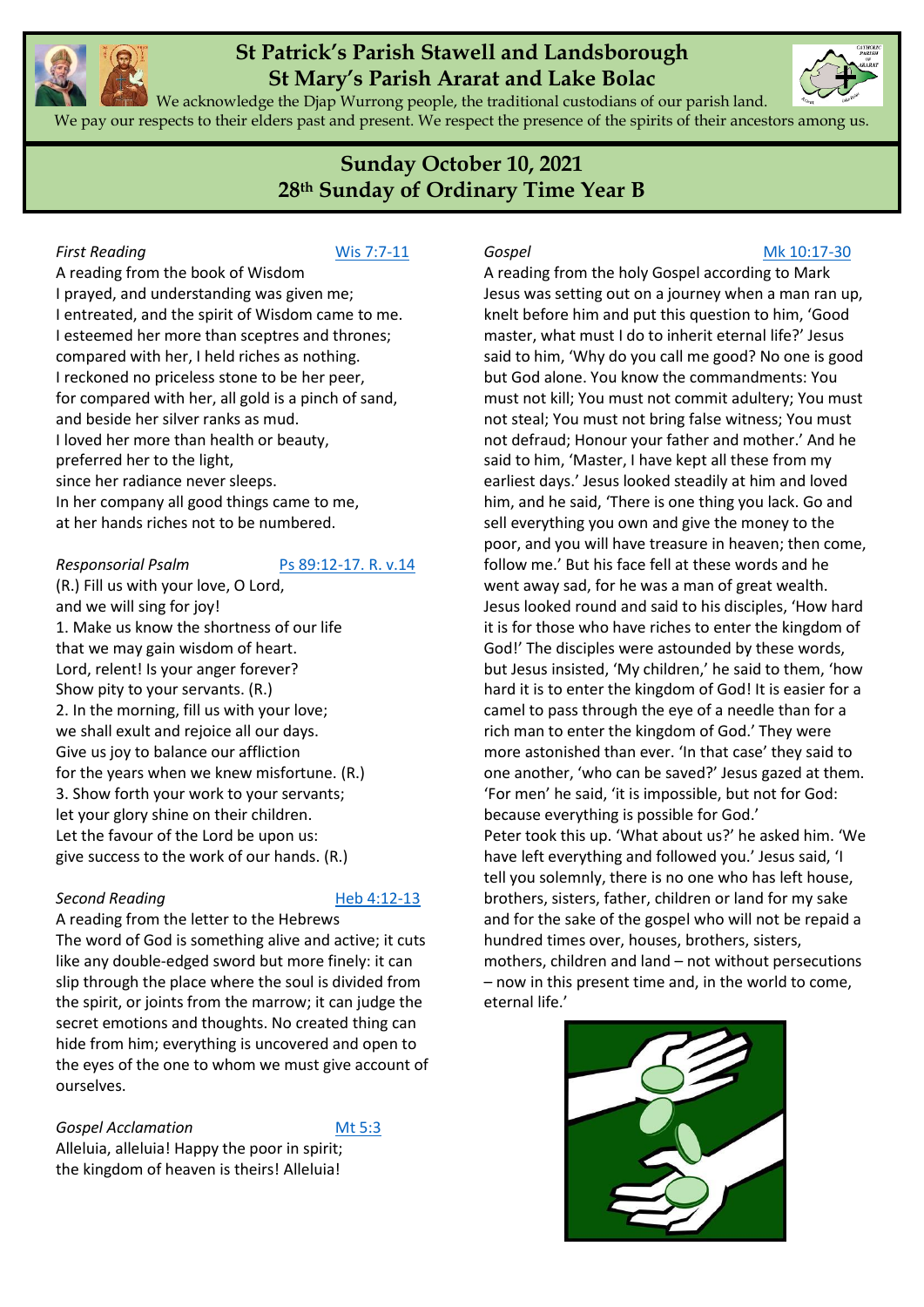| <b>Mass Times</b> |                                                                          | <b>Aged Care Sched</b> |    |
|-------------------|--------------------------------------------------------------------------|------------------------|----|
| Ararat            | Sunday 8.30am                                                            | Eventide               | -1 |
| <b>Stawell</b>    | Sunday 10.30am                                                           | Lowe St                | -2 |
| Lake Bolac        | 1 <sup>st</sup> 3 <sup>rd</sup> 5 <sup>th</sup> Sundays 6.30pm Vigil Sat | <b>Garden View</b>     | -3 |
| Landsborough      | 2 <sup>nd</sup> 4 <sup>th</sup> Sundays 6pm Vigil Sat                    | <b>ARV</b>             | 4  |
| Glenthompson      | (Hamilton Parish) 2 <sup>nd</sup> 4 <sup>th</sup> Sundays 8.30am         |                        |    |

#### **Aged Care Schedule Eventide** 1st Wednesdays 11.15am

**Lowe St** 2<sup>nd</sup> Wednesdays 11am <sup>th</sup> Sundays 6.30pm Vigil Sat **Garden View** 3<sup>rd</sup> Wednesdays 10.30am 4<sup>th</sup> Wednesday 10am

**Masses this Week Readings for Next Sunday Oct 17 (29<sup>th</sup> Sunday Yr B)** 

Stawell: Tues to Fri 10am [Is 53:10-11/](https://www.liturgyhelp.com/ritual/lectionary/LectionaryList%7Cisa#isa053)[/Heb 4:14-16](https://www.liturgyhelp.com/ritual/lectionary/LectionaryList%7Cheb#heb004) /[/ Mk 10:35-45](https://www.liturgyhelp.com/ritual/lectionary/LectionaryList%7Cmrk#mrk010) Ararat: Tues 12<sup>th</sup> 9.30am // Wed 13<sup>th</sup> Lowe St 11am // Fri 15<sup>th</sup> 11am with morning tea

#### **Recent Deaths**

#### **Anniversaries Stawell**

Alice Dowling 1973, Hugh Prowd 1995, William Rathgeber 2005, Zoe Grainger 2005, William Rutter 1971, Ellen Oates 1977Jessie Merrigan 1956, Helen Robinson 1997, Ronald Healy 2003, William Rathgeber 1943, Barrie Mason 2011, Gertrude Woods 1961, Jess Auld 1973, Margery Power 2001, Patrick Rutter 1986, Mavis Sheedy 1996, William Ormesher 2000, Leslie Williams 2006, Sarah Oates 1979, Nancy Rutter 2018

#### **Anniversaries Ararat**

Margaret Stapleton, Margaret O'Connor, Matthew Brennan, Annie Brennan, Margaret Smith, William Smith, Katherine Lesley, Maurice McNiece, Jack McNiece, James Caine, Mary Caine, James Donne, Mary Donne, Mary Ryan, Kate Masterman, Michael Hevey, Otto Schwab, Dot Schwab, Margaret Eason, Kevin Beamish, Alfred Taylor, Honora O'Halloran, Margaret Stainsby, Betty Wallwork, James Lannen, Connie Rice, Renee Daniels, Desmond Kidd, Kit Tellefson, Edmund Joyce, Eileen Joyce, Jack Dowd, Lorna Clark, Ann Hogan, Ruby Holland, Vincent McLeod, Dorothy Beble, Allan Sinnott, Frank Kelly, Anthony Hucker, May Jaensch, Frances Mary Horsley

**Please pray for** Fr Eric Bryant, Dylan Vernon, Terry Weeks, Kate Wilson, Sally Rook, Julie Neale, Margaret Hassall, Jenny Sharman, Anne-Marie Joyce

*Note about prayers for the sick: For privacy reasons, names of the sick are to be given by the people who are sick themselves, or their next of kin if they are unable. When parishioners ring or email with someone else's name to be published you will be asked whether the sick person has requested their name be published. People are always better at putting names on the list than taking them off, so sometimes we don't know whether people have recovered or don't want their names to continue to be on the list, or have gone to heaven and are still on the published list. After this Sunday parishioners' names will be published for one week. You will be very welcome to contact us in the following weeks to publish your name again.* 

| <b>Golden Gate Roster</b> | October 10 Harry Anna // 17 Jim Jan // 24 Libby // Harry Anna<br>November 7 Teresa // 14 Jim Jan // 21 Libby // Harry Anna                                                               |
|---------------------------|------------------------------------------------------------------------------------------------------------------------------------------------------------------------------------------|
| Lake Bolac Roster         | Sat 16/10 Reader Leanne Breen // Prayers of Faithful Phillip Meek // Cleaning Irene Meek<br>Sat 30/10 Reader Irene Meek // Prayers of Faithful Denise Haslett // Cleaning Tricia Higgins |

#### **20 Person Limit – Please book in for Mass**

Thanks to everyone who has booked in for Mass to be among the twenty people. The booking sheets are near the lectern in Stawell and on the office door in Ararat. There is no need to book for Landsborough and Lake Bolac

#### **Vaccinations and Mass**

I've had a couple of people unimpressed by my "it may be that double vaccinations will be required to come to Sunday Mass." If that rule happens it will be a government requirement, and certainly not imposed by me or by the church. We will follow the advice of the health experts and government regulations as we have done through the pandemic. I did also write last week, "If this is likely to be difficult please speak to Fr Andrew to see how we can help you." It may be that people who are not vaccinated can attend weekday Masses, for example, which typically have fewer than twenty people.

### **Stawell CWL Dates**

Wed 10<sup>th</sup> Nov 10am - Mass for deceased members // Sun 14<sup>th</sup> Nov cuppa after Mass // Sun 12<sup>th</sup> Dec - cuppa after Mass. Thurs  $25^{th}$  Nov 1.30pm - AGM // Thurs  $2^{nd}$  Dec - Parish Christmas lunch.

#### **Plenary Council Updates**

Information and updates on the first week of the Plenary Council can be found at [www.ballarat.catholic.org.au](http://www.ballarat.catholic.org.au/) This includes a response from our own Fr Kevin Lenehan.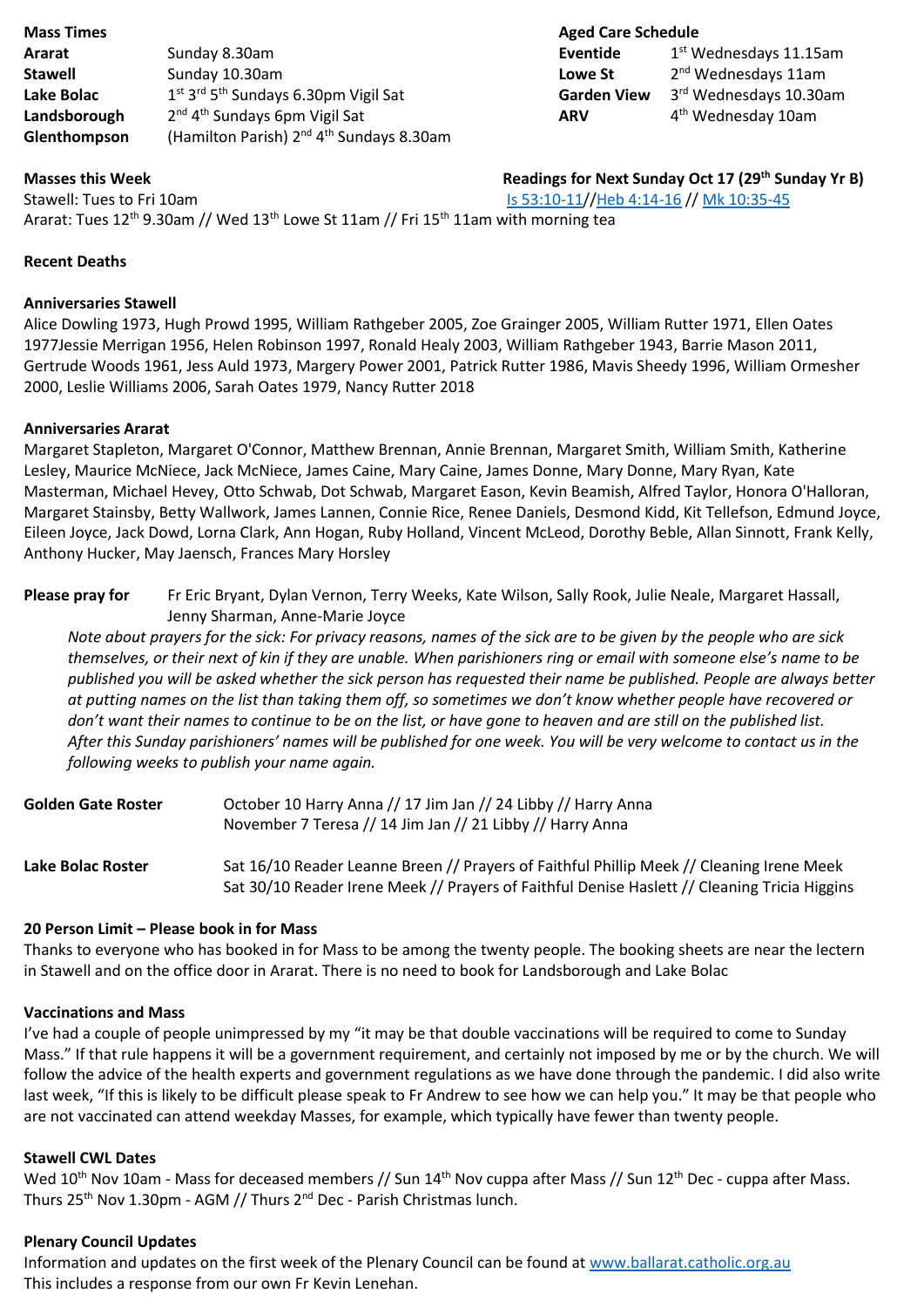### **Ararat Office Closed for Two Days** – The office will be closed on October 14 and 15

#### **Liturgy Preparation in Stawell**

The Liturgy Group met this week in readiness for Advent and in readiness for a return to greater numbers at Mass. Stay tuned for information about training for readers and other ministries at Mass (it's been a while so a good time for a refresher.) We're also intending to have a weekly Advent Discussion gathering (like a Lenten discussion group.) Will be nice to have carols before Christmas Mass. Look for more information as it comes.

#### **Stawell Parish Office is Moving**

Over the next month or so the Stawell parish office will move to Ararat. The new number to call is 03 5352 5460. The office phone has been diverted to Ararat for the last 18 months and we have been answering from there, so, with regard to the phone, nothing will change other than the number. We will, of course, experience quite a change with not having Gloria in the office on Thursdays. At the Interim Parish Council meeting this coming Tuesday we will talk about that. While the bills will be paid down the highway, how will we continue to have a pastoral presence in the parish? We're talking about Fr Andrew having an advertised time in the parish every week on another day than Sunday Mass, to be available for appointments or drop-ins. More information to come.

#### **Plenary Council and Covid 19**

The Plenary Council is progressing and our diocesan Pastoral Ministry Office are wondering how Covid has impacted on parishioners since our responses were sent in many months ago. You are invited to share briefly

- The impact of COVID-19 on your life and your faith life.
- What has changed for you in relation to the Plenary Council since COVID-19
- Any further comment you would like to share?

Responses to: Pastoral Ministry Office, PO Box 576, Ballarat, 3353 or [pastoralministry@ballarat.catholic.org.au](mailto:pastoralministry@ballarat.catholic.org.au)

### **Ballarat Diocese Social Justice Commission**

On Saturday, November 6, 2021 the Ballarat Diocesan Social Justice Commission will host a Climate Change Forum in Ballarat. Through this forum, we will celebrate the launch of the Bishops Conference Social Justice Statement 2021-2022 'Cry of the Earth, Cry of the Poor'. We are inviting you to share what you have for ecological justice. Inviting All Stall Holders!

Do you market a product that is about sustainable practices and clean living?

Maybe you know a thing or two about how to reduce carbon emissions.

Do you have a particular skill in embracing nature and celebrating all things in the natural environment? We want to show the community what people are doing and this is an opportunity for you to share! It could be anything from how to make bees wax wraps, to how you compost food scraps or how to recycle and make your own paper. Perhaps you have a wealth of gardening skills and can set up a stall to showcase them. Maybe you have information about how to save power and water. Get in touch with us and let us know what you've got! We would love to hear from you. [social.justice@ballarat.catholic.org.au](mailto:social.justice@ballarat.catholic.org.au)

Australian Catholic Bishops Social Justice Statement

Can be downloaded at<https://socialjustice.catholic.org.au/2021/06/24/social-justice-statement-2021-22/>





God of all creation. the heavens tell of your glory and the earth is full of wonders that sing of your goodness.

Sun, moon, stars and sky, rain, snow, wind and water animals, birds, trees and flowers: all are shaped by your loving hand.

Open in us an attentiveness that recognises and welcomes the holy that enfolds us and calls our name.

Form us to be people who delight in life as your gift to be revered, savoured, and nourished.

**AMEN**